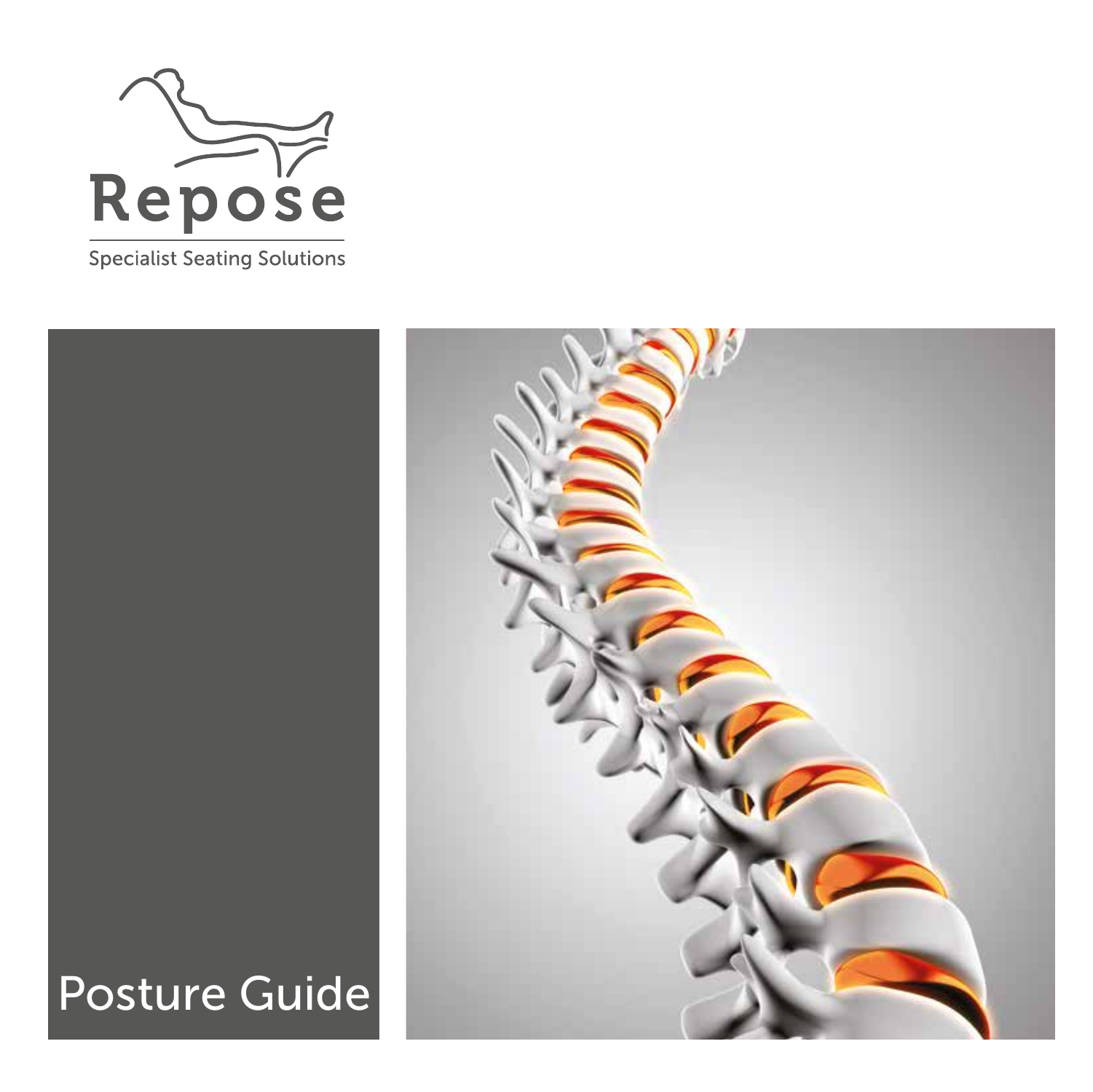# Introduction to posture

Posture is the way which the body is positioned, whether sitting, lying or standing. It refers to the whole body including limbs rather than simply part of the body, back or trunk for example.

As Health Care Professionals you should be acutely aware of how posture impacts on everyday tasks and long-term health and well-being.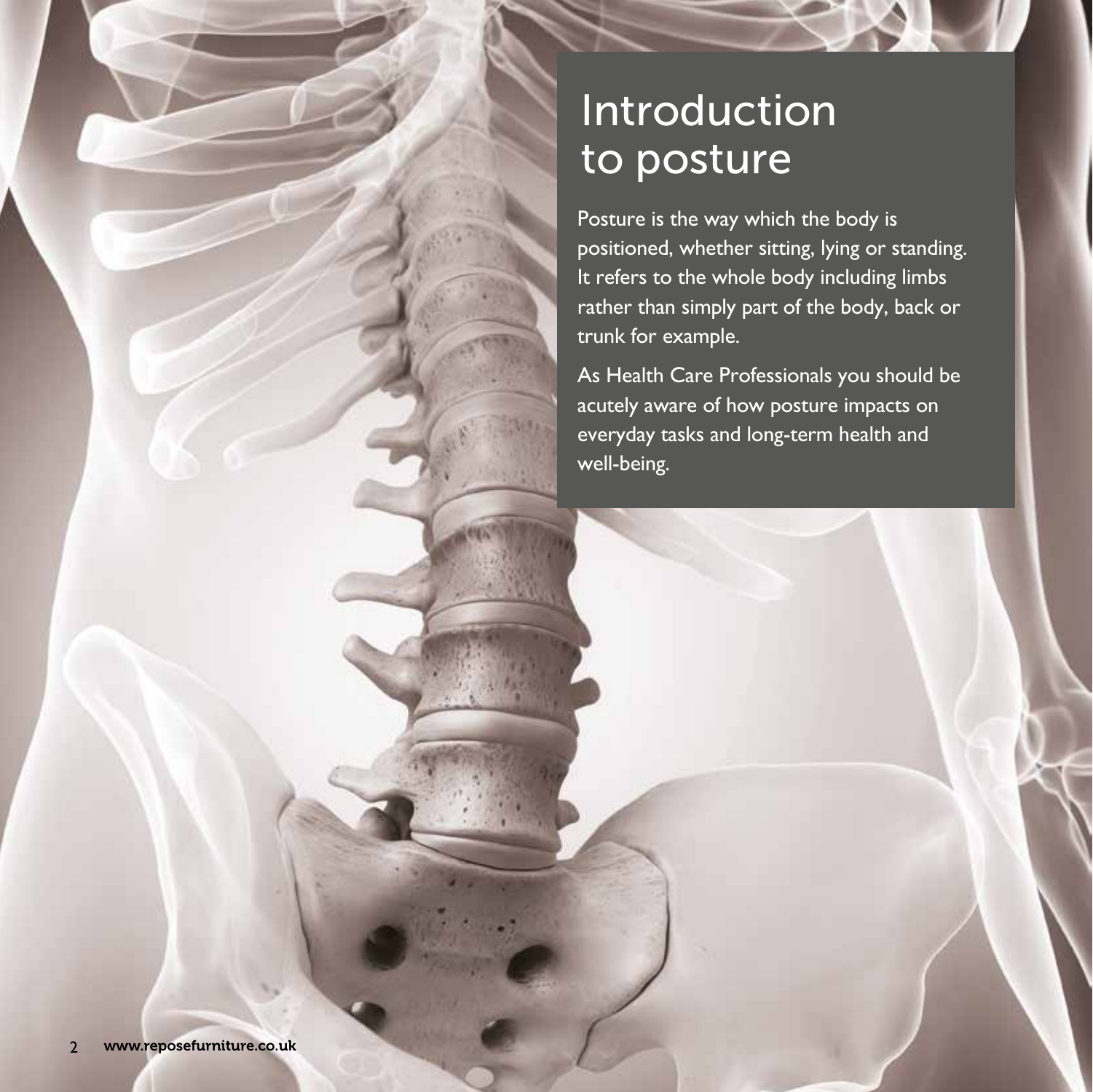Within moving and handling training you are instructed on appropriate body positioning and the determination of the load and effort required.

When completing workstation assessments you consider the task, the environment and the person to determine how good posture can be maintained and risks reduced.

When assessing mobility you consider postural impacts on balance and gait, determining how risks of falls, for example, can be reduced by altering or correcting postural deficits.

However, posture in a seated position for a patient / client / service user who may have multiple comorbidities is often complex. Assessment therefore needs to be holistic, considering postural support in the context of comfort, pressure care, functional engagement and long-term well-being.

One of the main elements in any seating assessment is the review of our client's posture. We are often familiar with the 'do's and don'ts' when measuring for a chair but in my experience less educated about the evidence base or clinical reasoning surrounding these measurements.

This Repose Postural Guide, written in conjunction with The OT Service, looks to remedy this gap focusing on the issues that arise should the postural elements of a seating assessment be undervalued or misinformed as well as the benefits on holistic health and well-being when we get it right.

The guide provides a step by step analysis to support you, the clinician, in assessing and recommending seating appropriate to meet your client's often complex needs with advice covering postural support through to pressure care.

Written by clinicians, for clinicians, this guide alongside the included assessment template allows you to confidently engage in postural management and therefore support your client's health, well-being and engagement in meaningful activity.



Kate Sheehan Independent Occupational Therapist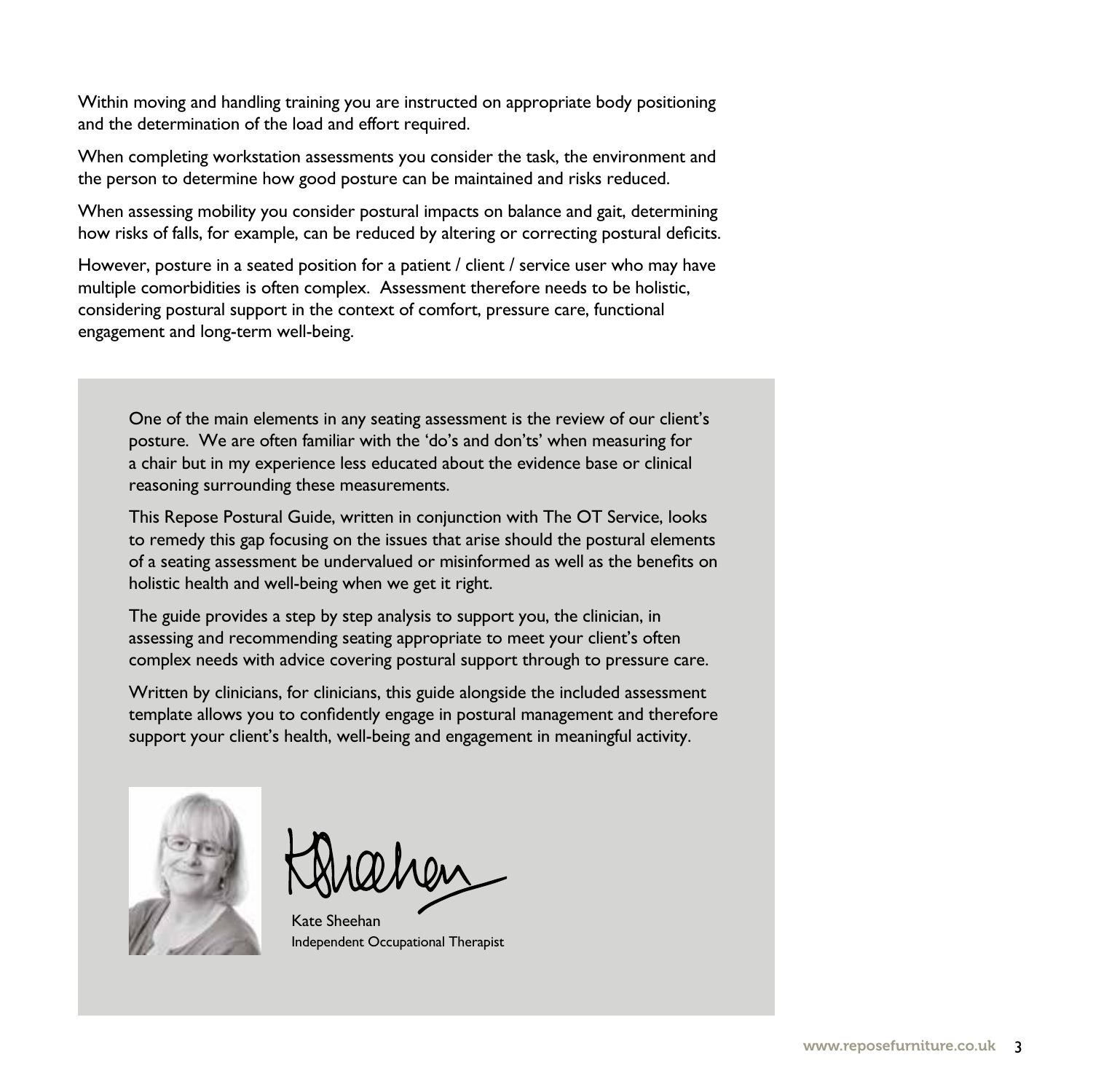# Benefits of good seating

Without good seating your client's health can significantly decline. Supporting poor posture can impact on digestion, respiratory tract function, dietary intake, mobility, tissue viability and general well-being.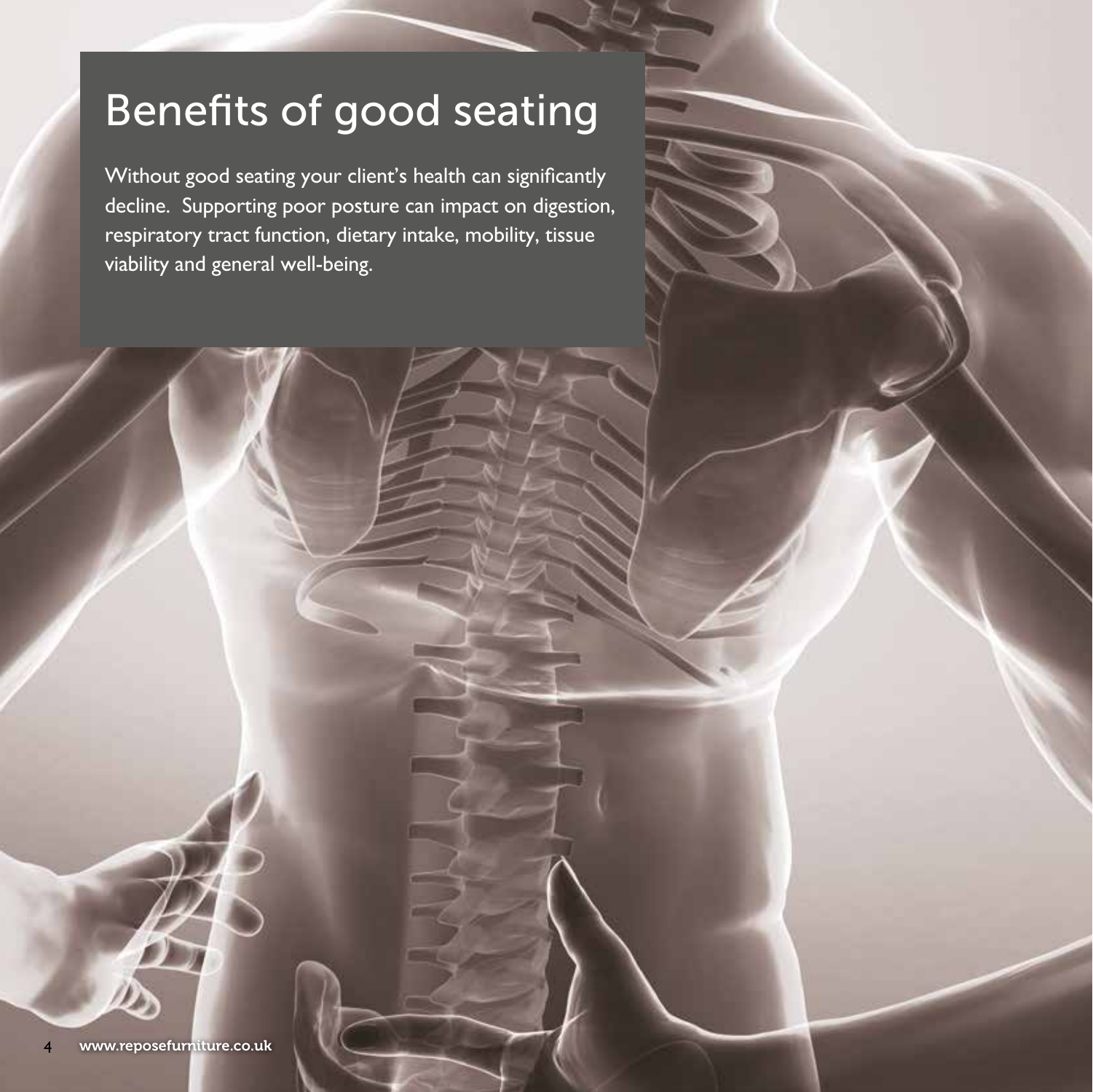#### The benefits therefore if a seat is correctly assessed, prescribed and used are:

- Strain removed from joints and their supporting structures
- Digestive processes will be supported
- Dietary intake can be maximised
- Risks of pressure damage reduced
- Improved circulation
- Supported respiratory system by maximising diaphragmatic function
- Maximised potential of user to engage in meaningful activity
- Improved social integration
- Increased communication



#### Good posture Too high Too high Too low Too osture Too wide



During the holistic assessment of appropriate seating it is critical to also consider the impact of provision on the carer or care team. Impacts of good seating can:

- Reduce carer strain
- Support safe moving and handling
- Promote normal roles and routine



**f** Back pain accounts for 40% of sickness absence in the NHS and care sector with an overall cost of £10 billion for the UK economy

British Pain Society (March 2018)\*

\*Available at www.britishpainsociety.org/mediacentre/news/british-pain-societypress-release-chronic-pain-costs-the-uk-billions-but-research-funding-is-inadequate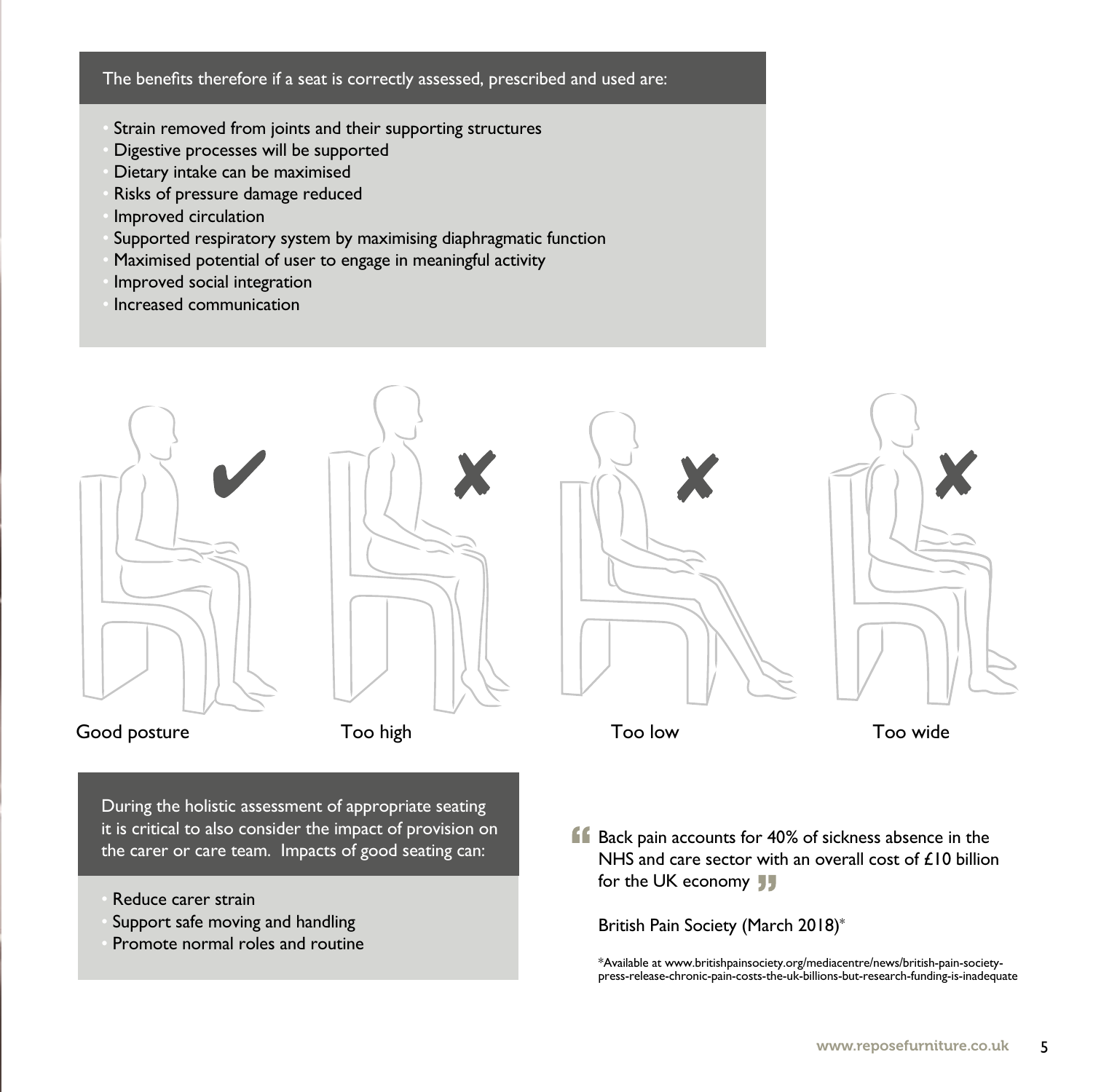# **Assessing** your client

# **Task**

What is your client going to be doing in their chair? From their sitting position the client could be engaging in any form of leisure activity (watching television, reading, talking to friends and family, knitting, playing cards, using a games console) which require slightly different positions, skills and considerations for postural management.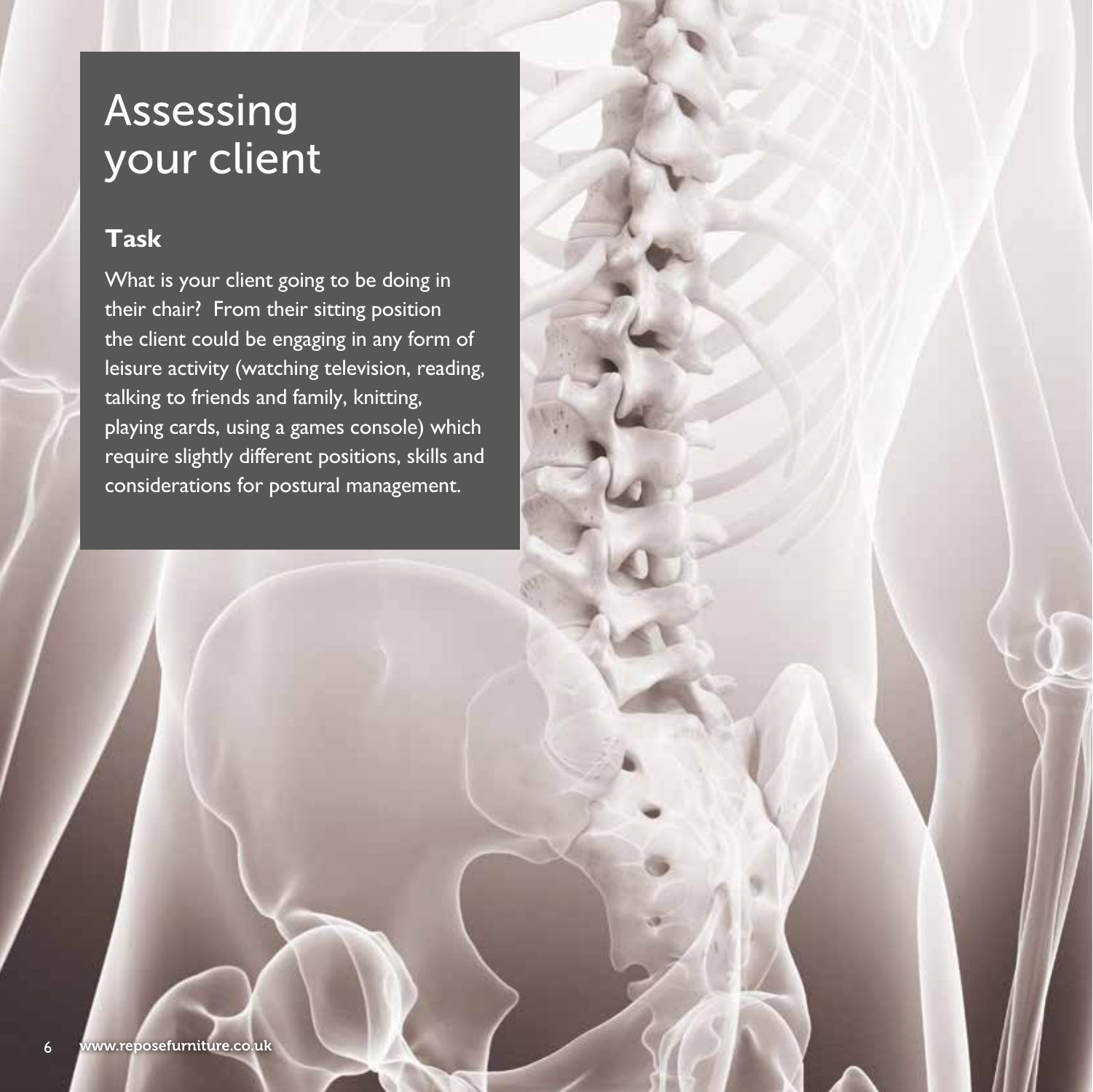### **Environment**

The environment itself can be disabling so it is critical to consider where the chair is going to be situated in the context of the task. Environmental considerations include:

- **Floor surface** There are different considerations for carpeted and wooden flooring. Carpet increases resistance and therefore the chair is less likely to slide during client transfers, but may be more difficult for a carer to move it around, particularly if the client is in-situ. Movement of the chair should be easier on a wooden floor.
- **Door widths** It is critical to understand the exact measurements of the chair if it is to be moved around the home.
- **Lighting** The chair should be situated where lighting supports engagement in activity whether that be maximising task lighting or reducing glare.
- **Space** The chair should be positioned so as to enable movement / mobility around the room and should not impede habitual walk ways. There should also be adequate space for the chair to recline or tilt as appropriate.
- **Social** The chair should enable the user to engage in social activities that are meaningful to them, therefore reducing the risks of social isolation and promoting engagement.

# **Mobility levels**

The client's ability to mobilise has an important impact on the recommendation. This is not simply about the ability to walk, but should also cover the client's ability to alter their position whilst seated.

- **Ambulant** If the client is mobile it is critical that the chair supports a safe standing transfer so that their liberty is not deprived or independence restricted.
- **Non-ambulant** The chair must support the client's positional changes and safe and comfortable transfers. For example, consider how sling application can be supported if the client is hoisted; consider whether the chair will impact on the use of the transfer aid as some mechanical and non-mechanical aids have difficulty getting into a safe transfer position with recliner chairs. Despite lacking the ability to mobilise can the client alter their position whilst seated? This will impact on the necessary pressure relieving requirements.
- **Social** Will the chair enable the user to engage in social activities that are meaningful to them, therefore reducing risks of social isolation and promoting engagement?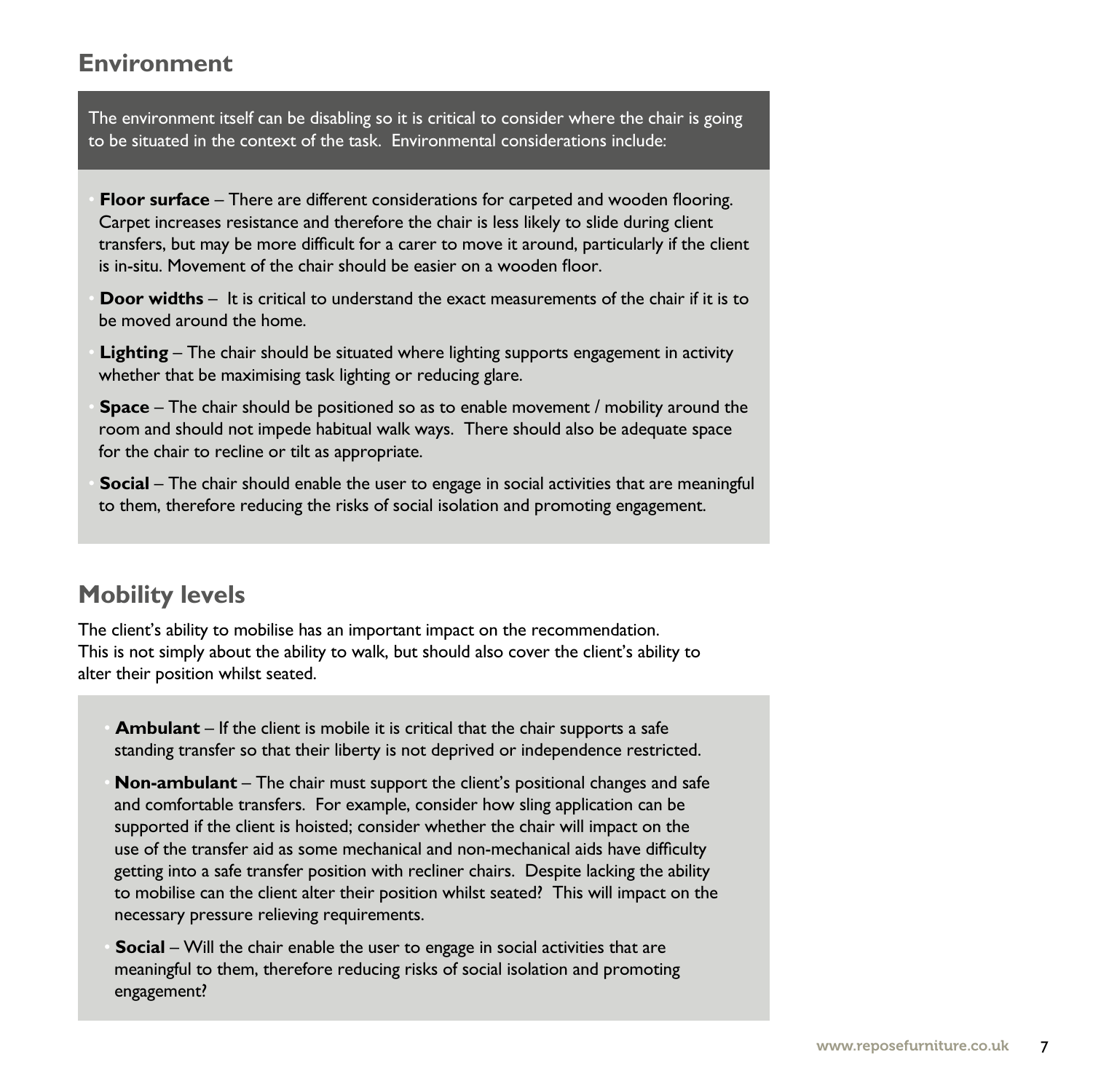

# **Spinal deformities**

A spinal deformity is any abnormality of the formation, alignment or shape of the vertebral column.

When considering the chairs ability to support posture it is important to remember that although there are universal examples of good general posture it is indeed different for everyone and should always be based on the ability of the individual's body to maintain the position of their frame.

It is therefore critical that when assessing seating for a client with spinal deformity you consider the impact on their normal posture and how the chair supports reduction of strain through joints, ligaments and tendons to maximise comfort.

Due to the positional changes there will be a distinct impact on pressure areas as weight is likely to be distributed differently and the chair must compensate for this.

One of the most important first considerations is whether the spinal deformity is fixed or flexible / correctable. Determining this has a significant impact on seating provision because if it is correctable the chair and it's features could be used to facilitate good posture and minimise long-term deterioration of skin integrity and their functionality.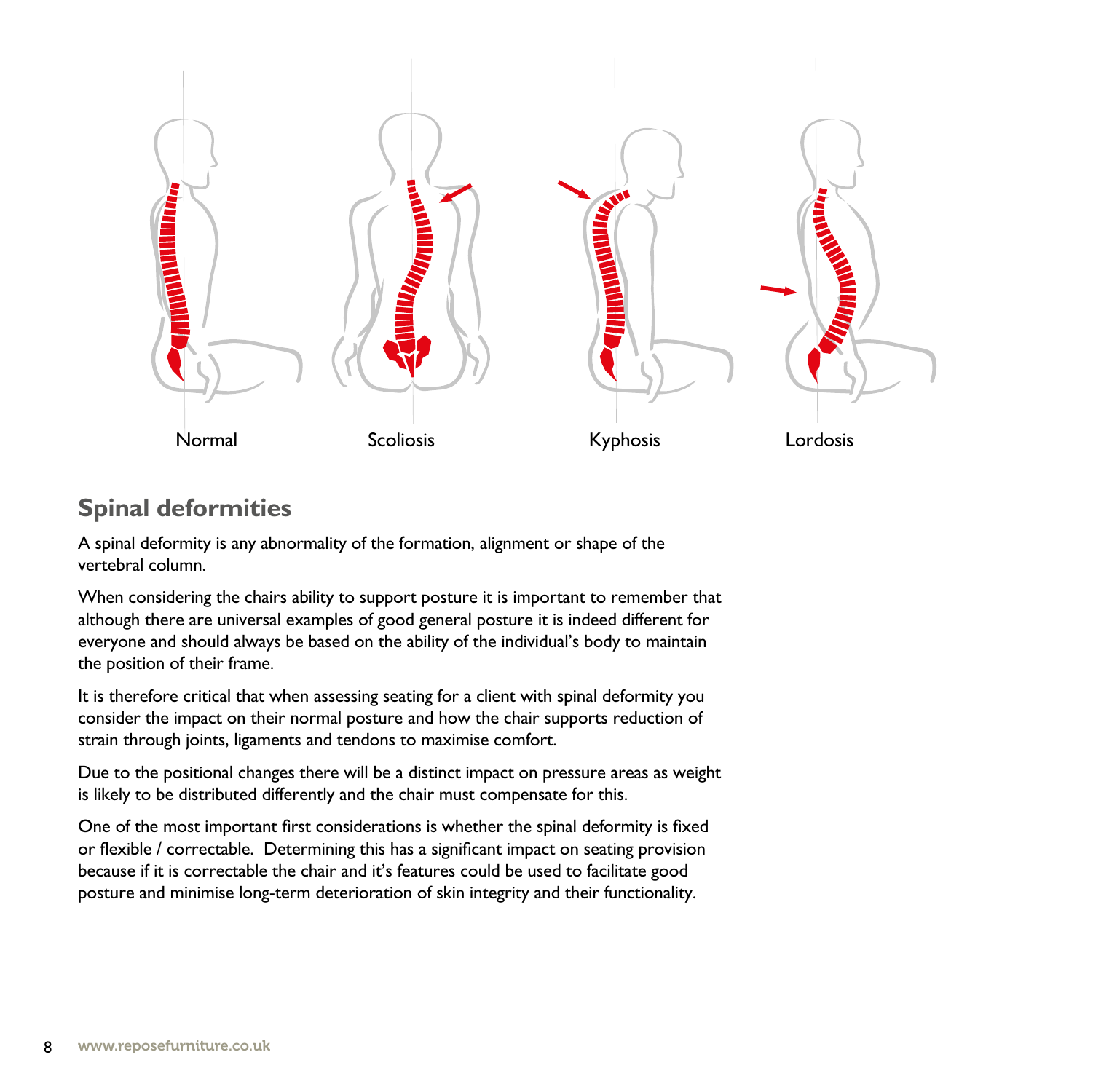# **Pelvis**

One of the critical elements to maintaining good sitting posture is supporting pelvic stability. The pelvic position is the building block on which the rest of the body is supported therefore if it's stable neutral position is not maintained everything relying on it will also be compromised.

Consider in the correct image the neutral position of the pelvis. It is neither in a position of full tilt, creating flexion, or hyperextension. This encourages the natural spinal position with the familiar lumbar, thoracic and cervical curves evident.



### **Neutral Spine Posture**

In this position the pelvis is close to level and the lumbar spine has a slight inward (Iordotic) curve.

The hip is in a neutral position.

### **Posterior Pelvic Tilt Posture**

As the pelvis rotates backward the lumbar spine adopts a more flexed (kyphotic) position.

The hip is in a closed-chain extended position.

### **Anterior Spine Posture**

As the pelvis rotates forward the lumbar spine adopts a more extended (hyper-Iordotic) position.

The hip is in a closed-chain flexed position.

Where the client is unable to maintain or initiate the correct pelvic position then postural management systems can be considered to provide this support.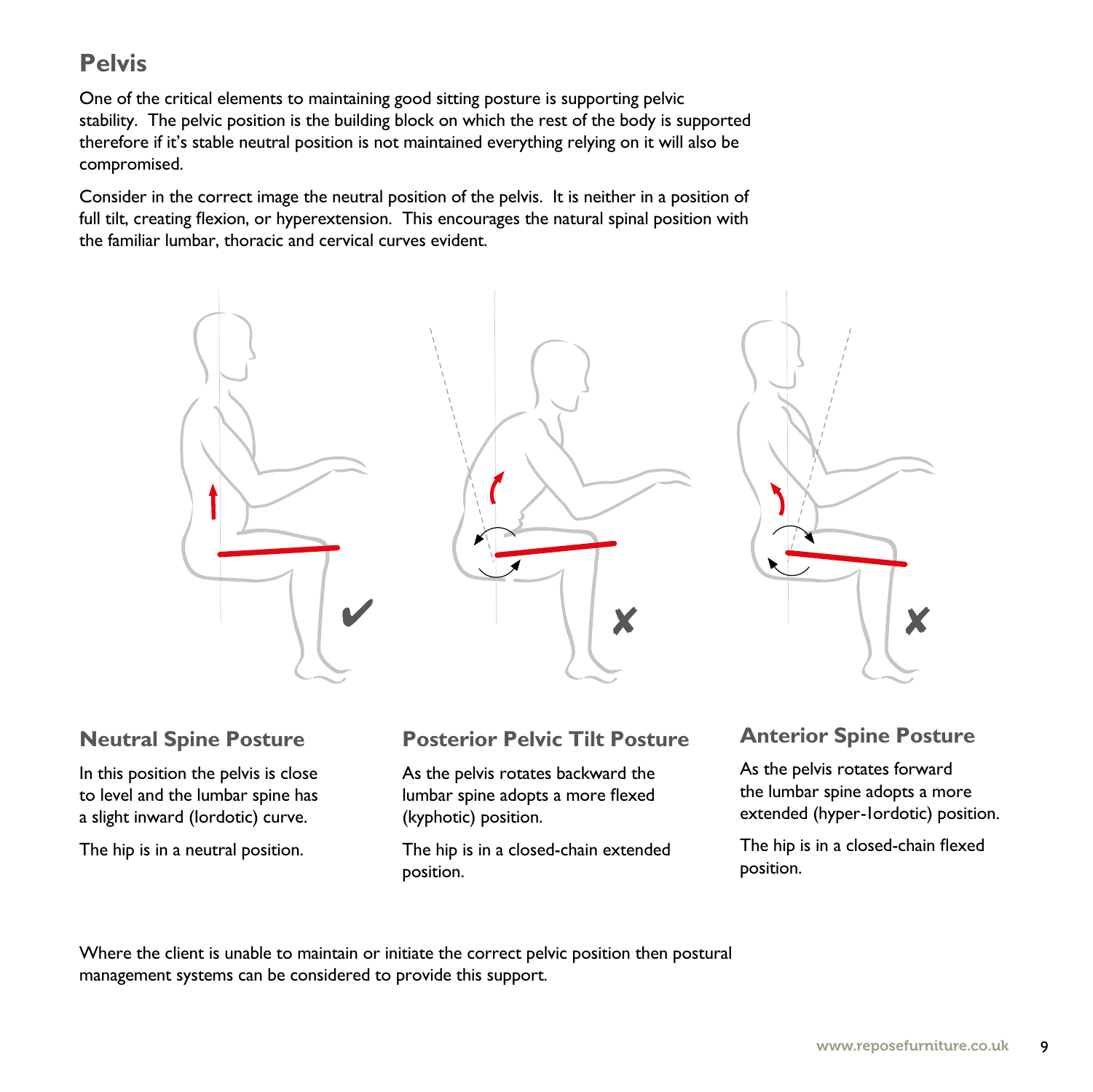# **Trunk positioning**

Once the pelvic position is supported correctly the assessor then also needs to consider the client's ability to maintain trunk control. This can be inhibited for a number of reasons including, but not exclusively, proprioceptive deficits which impact on the client's awareness of their midline, spinal deformity, muscular tone or exercise tolerance.

If the client is not able to maintain a trunk position that supports good posture then consider whether increased, in-built, lateral support is required or whether the client would benefit from the ability to proactively redistribute pressure and effort with mechanical support (e.g. tilt in space or high leg lift recline).

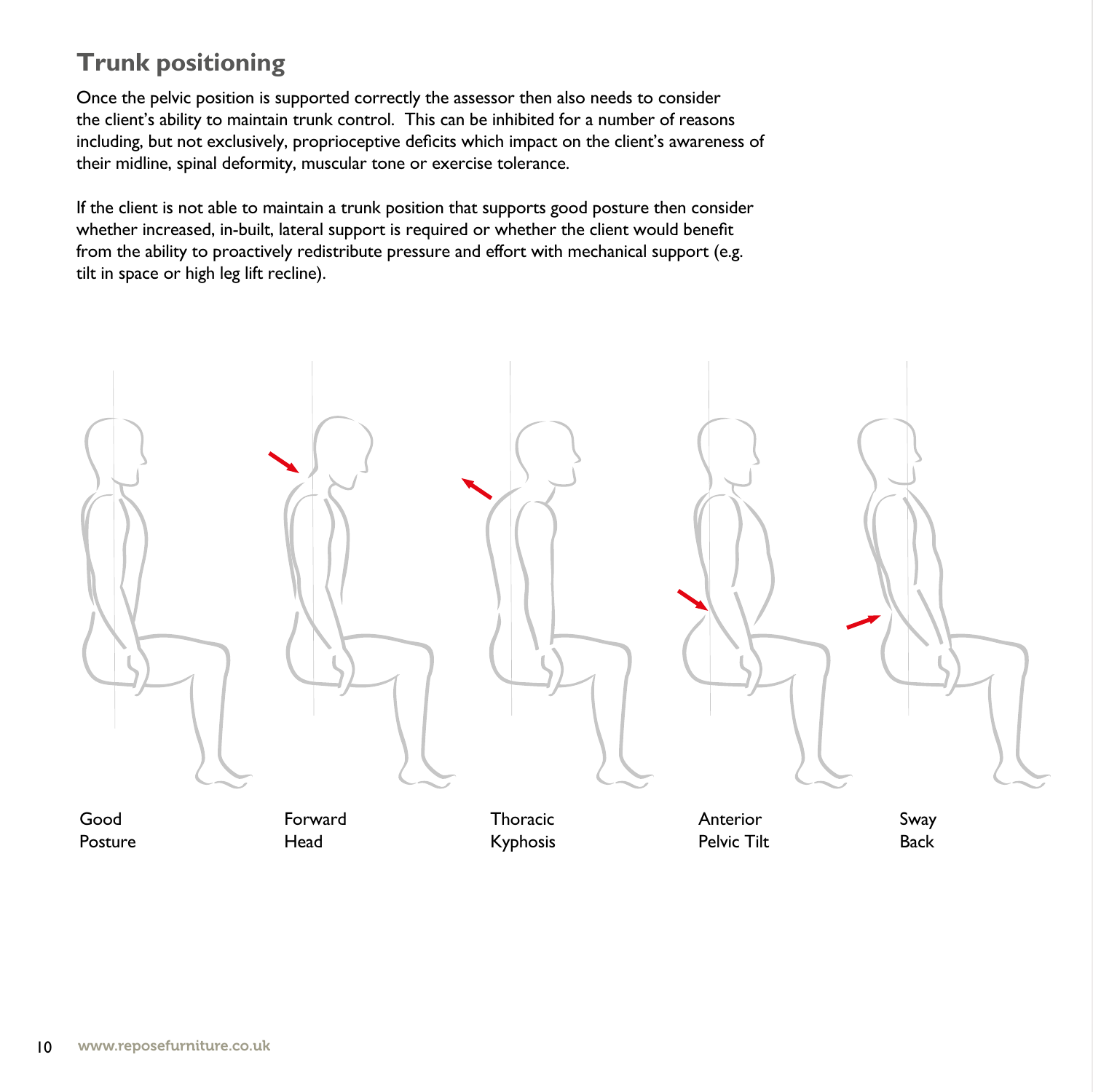## **Head control**

If the client has an inability to alter their head position or to support their neck then the assessor needs to consider the use of assistive aids / accessories. The ability to support the head in a functional position has implications on nutrition, communication and airways. Simple changes in angle, whether through recline, tilt or cushion alterations may be enough to ensure positive results.

However, the use of recline movement only needs to be carefully considered.

11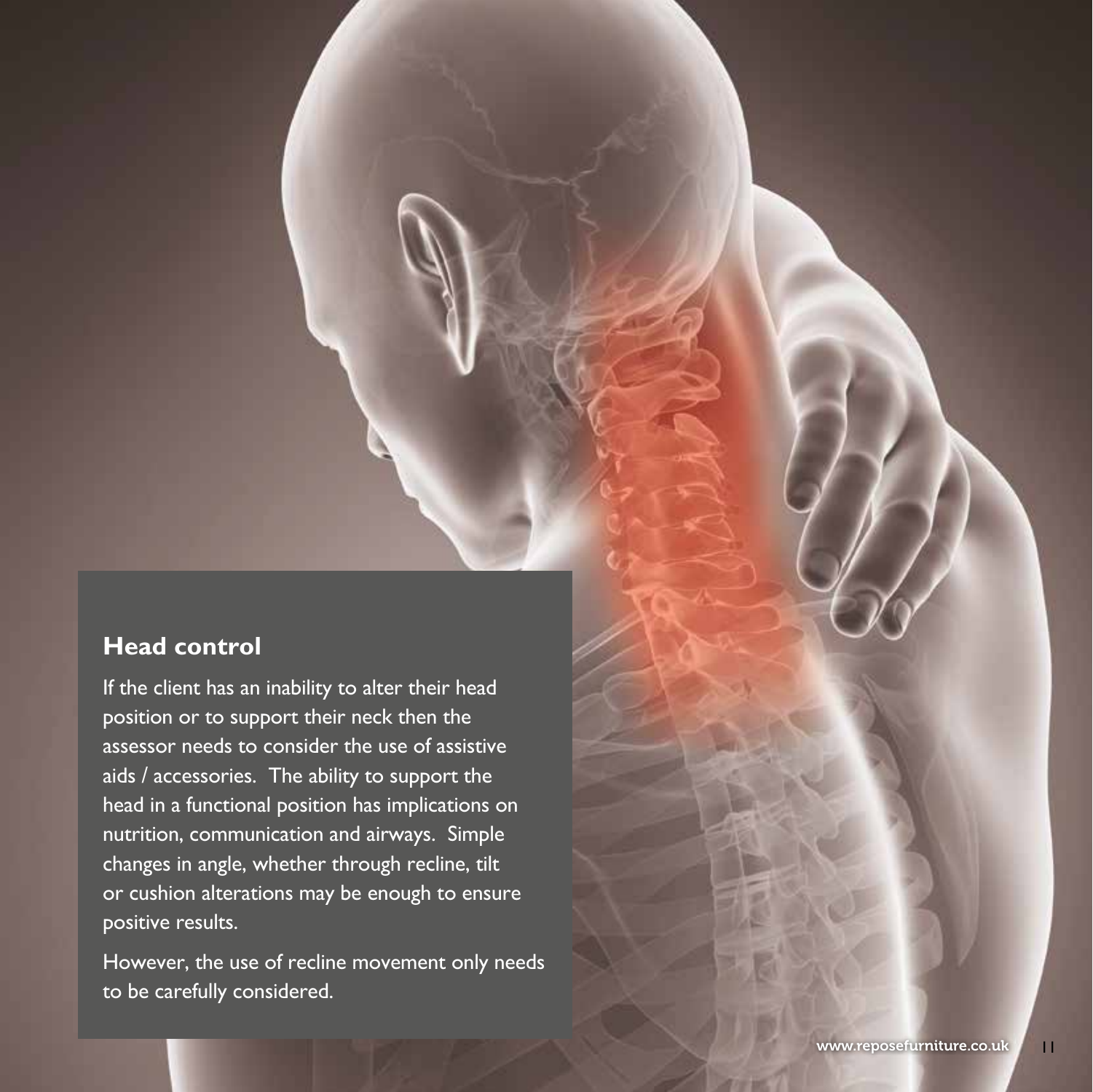# **Why Tilt in Space?**

There remains a long standing debate about reclining versus tilt-in-space and the provision of postural support as well as the other health and well-being benefits.

Both reclining and tilt systems can provide pressure relief, increase circulation, improve head, neck and trunk control, improve functional posture and positioning, support safe transfers by various means and minimise variations / fluctuations in the client's muscular control.

# **So why the debate?**

As a reclining chair increases the angle of the backrest to seat it allows the body to move. This is a good thing. However, if the client is unable to apply pressure through the footplates to support repositioning of the bottom then repeated shear can cause significant skin damage over time. Without the ability to proactively adjust positioning it also means that the client can effectively slip down the seat, having an impact on posture when the backrest angle decreases. This also increases the risks of the client slipping fully out of the seat.

A tilt in space system allows the client to recline whilst maintaining all of the body's angles as it changes the orientation in space, allowing posture to be maintained and pressure to be redistributed.

## **Contractures**

A contracture is a shortening and hardening of a muscle, tendon, ligament or other connective tissue which results in deformity and rigidity of joints.

As with spinal deformities the impact is likely to be alterations in pressure distribution and functional engagement. The chair must therefore support the client's abilities as well as ensuring longterm health and well-being.

When assessing a person with contractures for a chair you need to consider issues such as impact of tight hamstrings on the ability to leg lift and bicep tightness on armrest positioning, as examples.

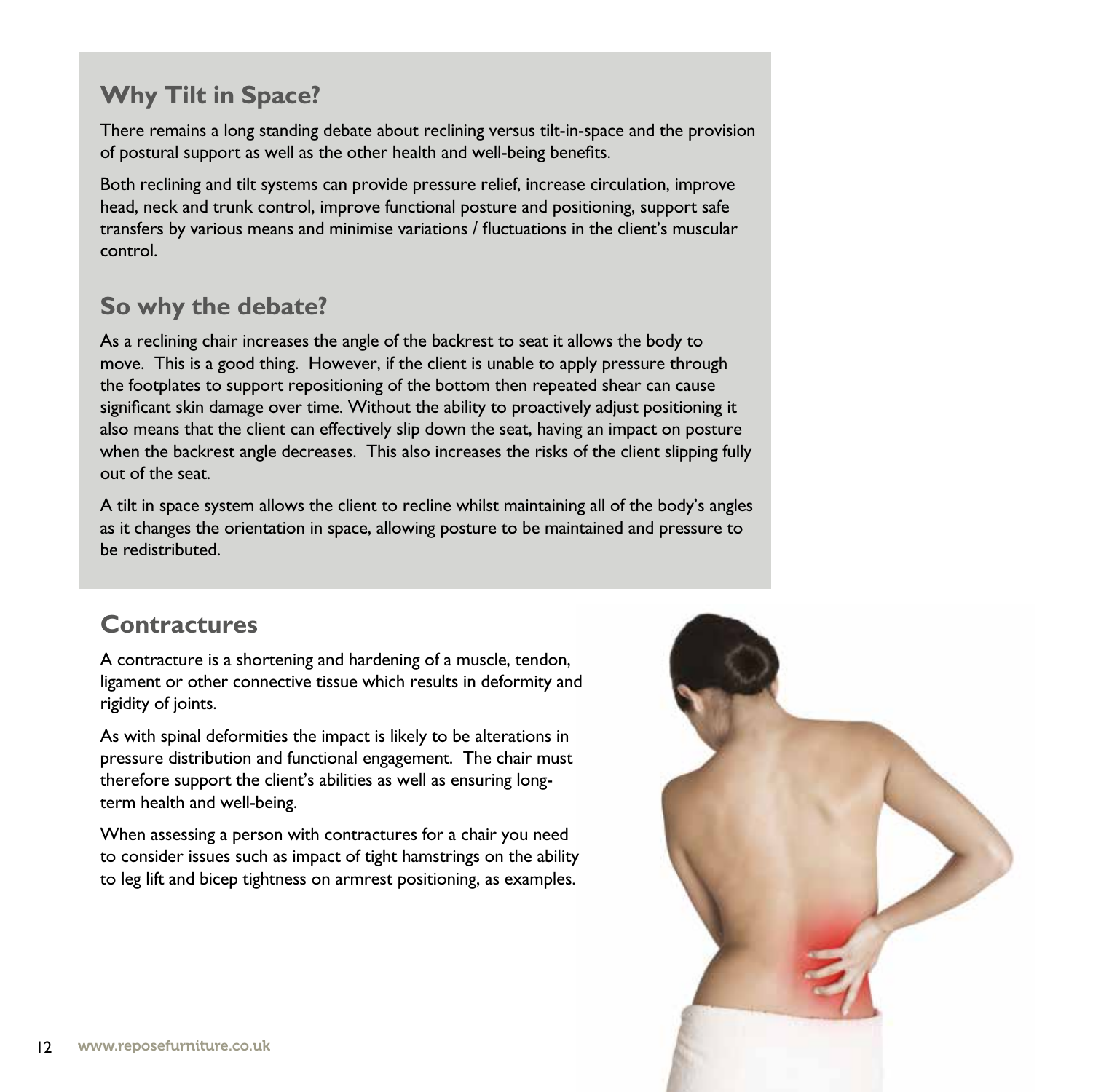|                       | <b>Achieving good posture</b><br>(Always ensure that all measurements are accurate)                                                                                                                                                                                                                                                                                                                                                                                                                                 |
|-----------------------|---------------------------------------------------------------------------------------------------------------------------------------------------------------------------------------------------------------------------------------------------------------------------------------------------------------------------------------------------------------------------------------------------------------------------------------------------------------------------------------------------------------------|
| Anterior pelvic tilt  | Consider the use of tilt in space in conjunction with a reclined backrest to support a neutral pelvic position.                                                                                                                                                                                                                                                                                                                                                                                                     |
| Posterior pelvic tilt | An angle and height adjusting footplate may be useful in allowing the client to apply appropriate and directed<br>pressure through their feet (foot loading) to support a more neutral position.<br>Seat depth is important in creating this neutral position.<br>Tilt in space supports pressure redistribution and alleviates tension which will also help with<br>pelvic positioning.                                                                                                                            |
| Pelvic rotation       | Seat width is crucial to ensure that the client is supported sufficiently. Additional lateral postural supports<br>may be required to help bring the pelvis into a more neutral position.                                                                                                                                                                                                                                                                                                                           |
| Wind-sweeping         | Essentially this is the abduction / external rotation of one hip and adduction / internal rotation of the other.<br>It is important to determine whether this is fixed or correctable. If fixed you need to ensure that the client<br>is supported and skin integrity maintained. If correctable then the goal should be for the seat to support this<br>correction.<br>Both can be achieved using the angle of recline and leg rest angle adjustment in conjunction with cushions to<br>support midline alignment. |
| Lordosis              | Seat height and depth are critical to ensure appropriate foot loading, ensuring that anterior pelvic tilt is<br>not created.<br>Consider the use of a profile headrest with a waterfall back cushion for additional postural support and<br>comfort.                                                                                                                                                                                                                                                                |
| Kyphosis              | As with Lordosis the critical elements are accurate sizing, in particular depth and height, alongside use of a<br>waterfall backrest.                                                                                                                                                                                                                                                                                                                                                                               |
| Pelvic obliquity      | This can often be caused by an unstable base so consider the seat cushion options. Ensure that the<br>armrests are not too low or high so that the client can support themselves laterally which makes seat<br>width critical. Consider a backrest such as - the comfort lateral back (page 18), but determine whether<br>the obliquity is fixed or correctable as trying to correct the posture when fixed could cause unnecessary<br>discomfort to the client.                                                    |

# **Sensory processing**

This refers to the client's ability to receive sensory stimuli and process them in a way which supports appropriate expression of said stimuli. For example, the client may not be able to tolerate the feeling of certain materials or sounds during movement of the chair.

Consider material, control and motor options to minimise impact of negative sensory stimulation.

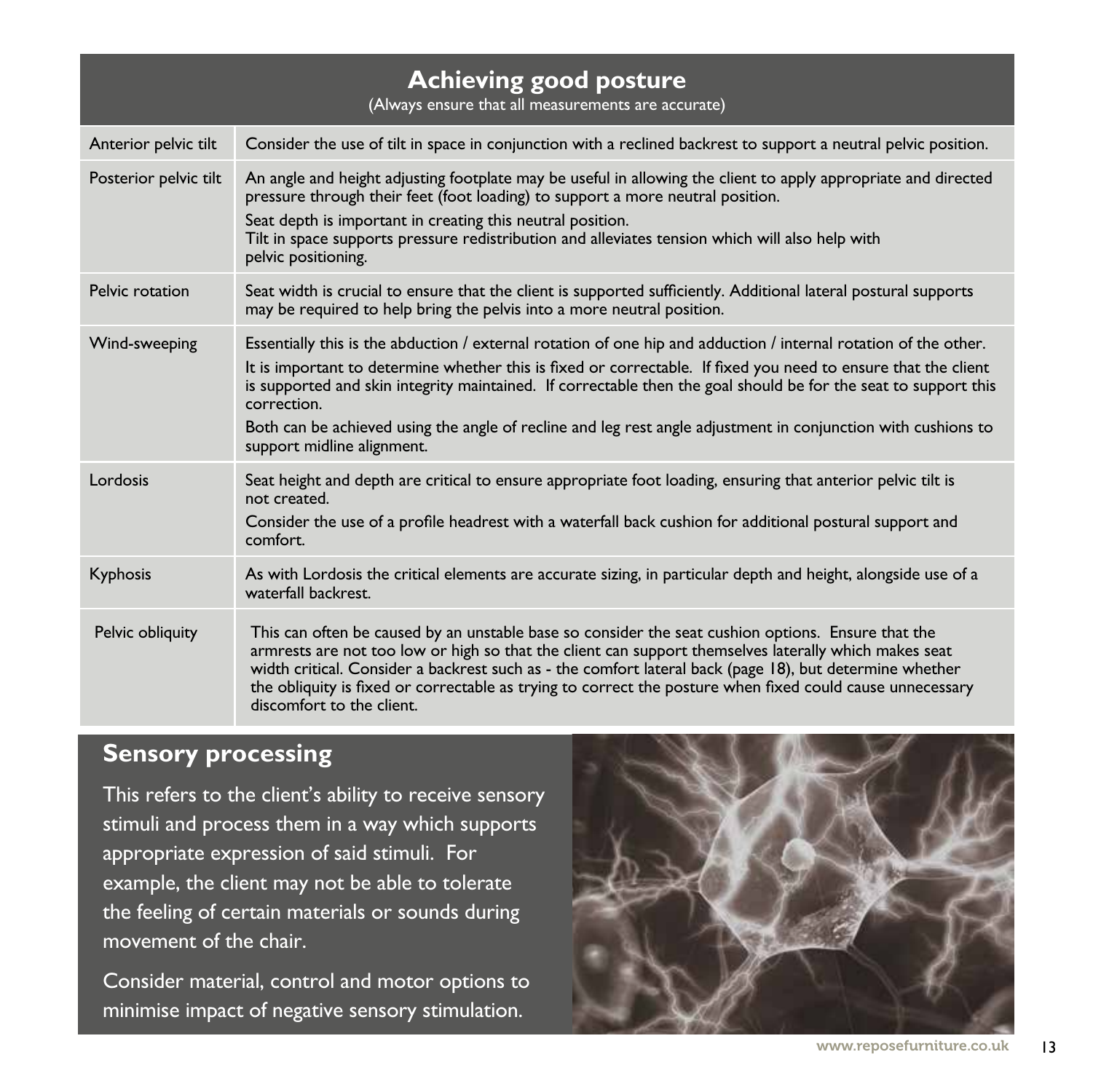# **Required measurements**

It is important that the measurements you take are consistent, accurate and clear to the seating provider. Be clear whether the measurements you are providing are that of the client or the chair you require, they are different.

Use inches or centimeters as is your preference, but again make that clear to the provider and if using a material measure make sure that the measurements are 'straight line' rather than being shaped around the client as this will give you a different result.



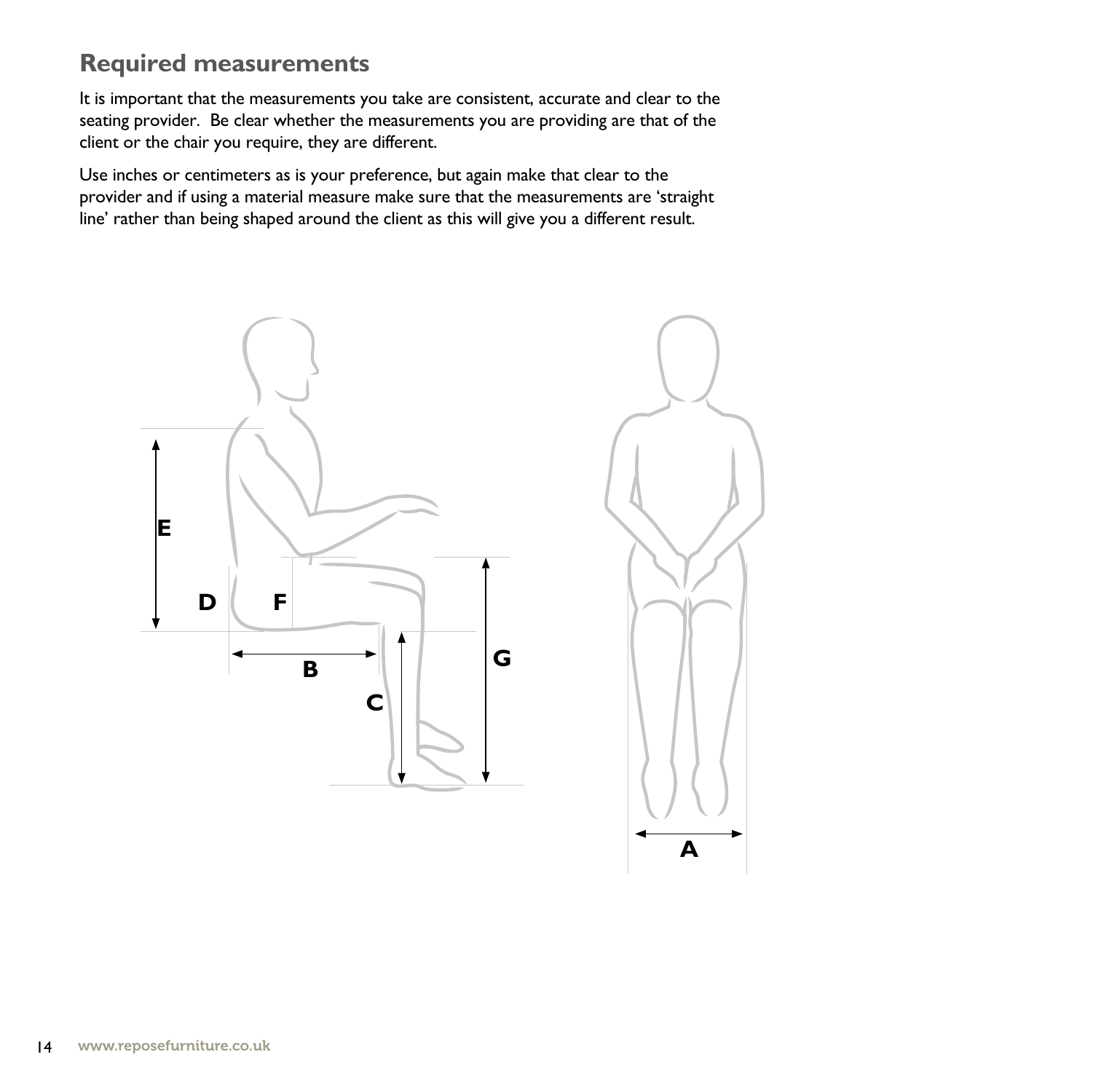Check that the client is wearing their usual footwear during measurement. For example, if they normally wear slippers then assessing and measuring them whilst wearing heeled boots would make a big difference to the result and any recommendations.

## **Width (A)**

Measure the width of the bottom in in a seated position so that you take into account any spread. An inch (2.5cm) should then be added to this measurement to indicate the appropriate seat width requirement. This is to ensure that the skin is not compromised by repeated friction during sitting or standing transfer.

## **Depth (B)**

Ensure that the measurement is taken from the rear most point of the bottom to the Popliteal Fossa and that the client's bottom is as far back in the chair as possible. Typically the chair needs to be an inch less than this measurement to support good posture, but this depends on body shape. As a general rule there should be space here to place 2 fingers between the back of the knee and the chair.

## **Height (C)**

Measure from the floor to the Popliteal Fossa. This measurement is critical as it supports the pelvic angle, as previously discussed. The thighs should be horizontal to the seat base and at no point should the knees be higher than the pelvis.

## **Lumbar support (D)**

Firstly it is important to determine whether there is a spinal abnormality that is fixed or flexible.

If flexible or partly correctable you may be able to alter the posture using features of the chair's additional postural support systems. This will support better long-term posture and minimise deterioration in function and/or skin integrity.

In a normal spine a lumbar support would be measured from the seat crease behind the knee vertically to the mid-lumbar curve.

## **Backrest height (E)**

This will depend on what the client's support requirements are. Be clear whether the measurement is for the back (base of spine to top of the shoulders) or includes the head height (base of spine to top of head). If using a waterfall back cushion to support posture for example, it is important that the provider knows what the measurements incorporate so that they can differentiate between back and head / neck support.

## **Armrest height (F & G)**

(F) represents the armrest height from the seat base (cushion) to the forearm when in a 90 degree flexed position from the humerus.

(G) represents the armrest height from the floor so that in conjunction with (F) the armrest height can be verified. In the absence of contractures or deformities  $(G) = (C) + (F)$ .

Armrest height is critical in supporting independent transfers with appropriate leverage required to facilitate an equal push into a standing position.

### **Shoulder width**

This measurement ensures that the chair is suitably supporting the upper body, particularly if the client requires lateral support. Too much width allows the client to lean, impacting negatively on posture. The client should be well supported without being constrained.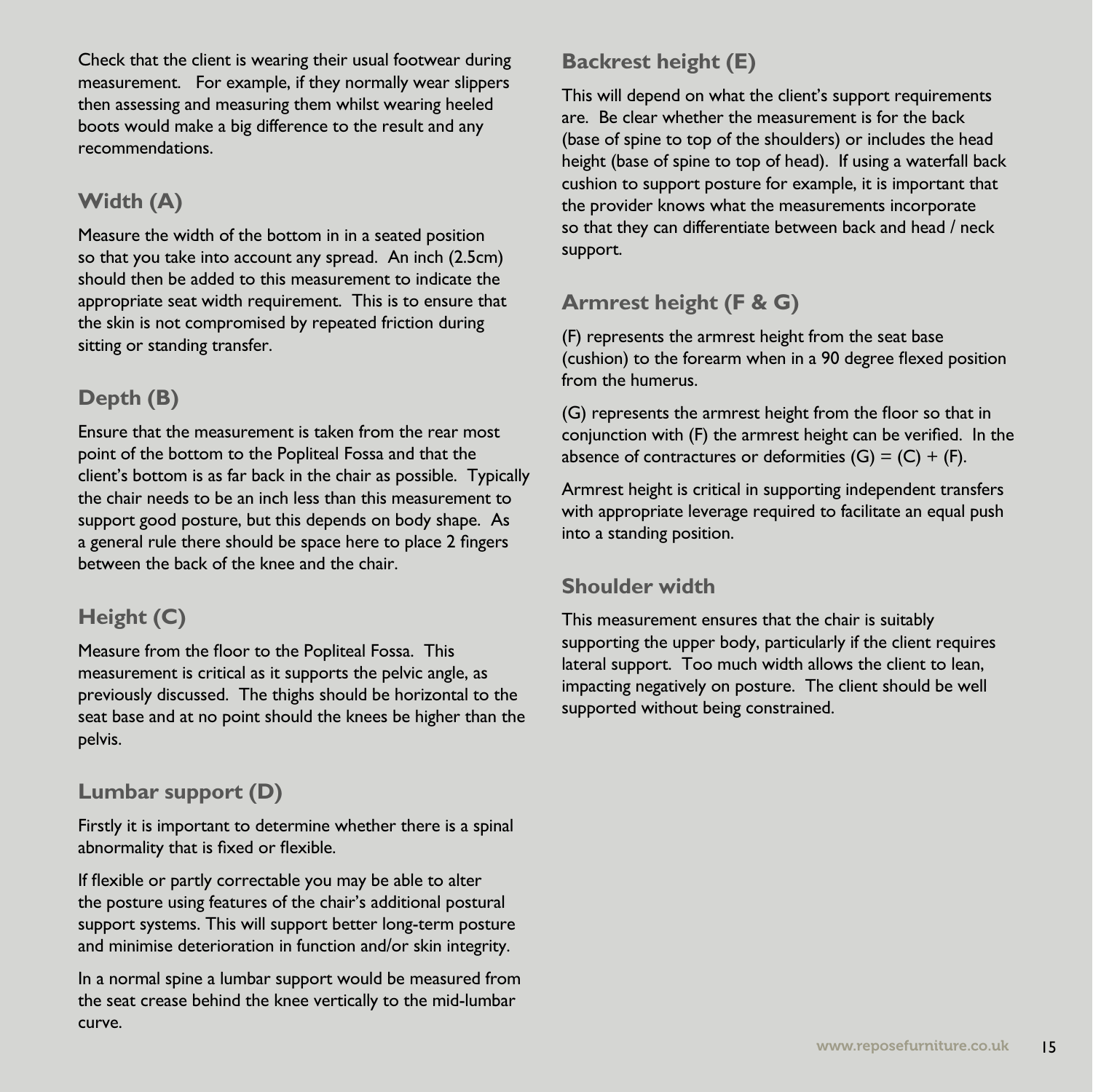# Repose case studies

## **Case study 1:**

Mrs X

Age: 83

Diagnosis: No formal medical diagnosis

#### **Presentation:**

- Mild Kyphosis resulting in slightly hunched posture
- Mobile over short distances but spends much of her day sitting
- Previous sacral sore which is now healed and monitored by District nurse
- Able to transfer independently off appropriate seating

#### **Post assessment recommendations:**

- Tilt-in-space seating to support redistribution of pressure to sacrum and allow for increase in visual field
- Waterfall backrest to provide postural support
- Repose Liquiform pressure cushion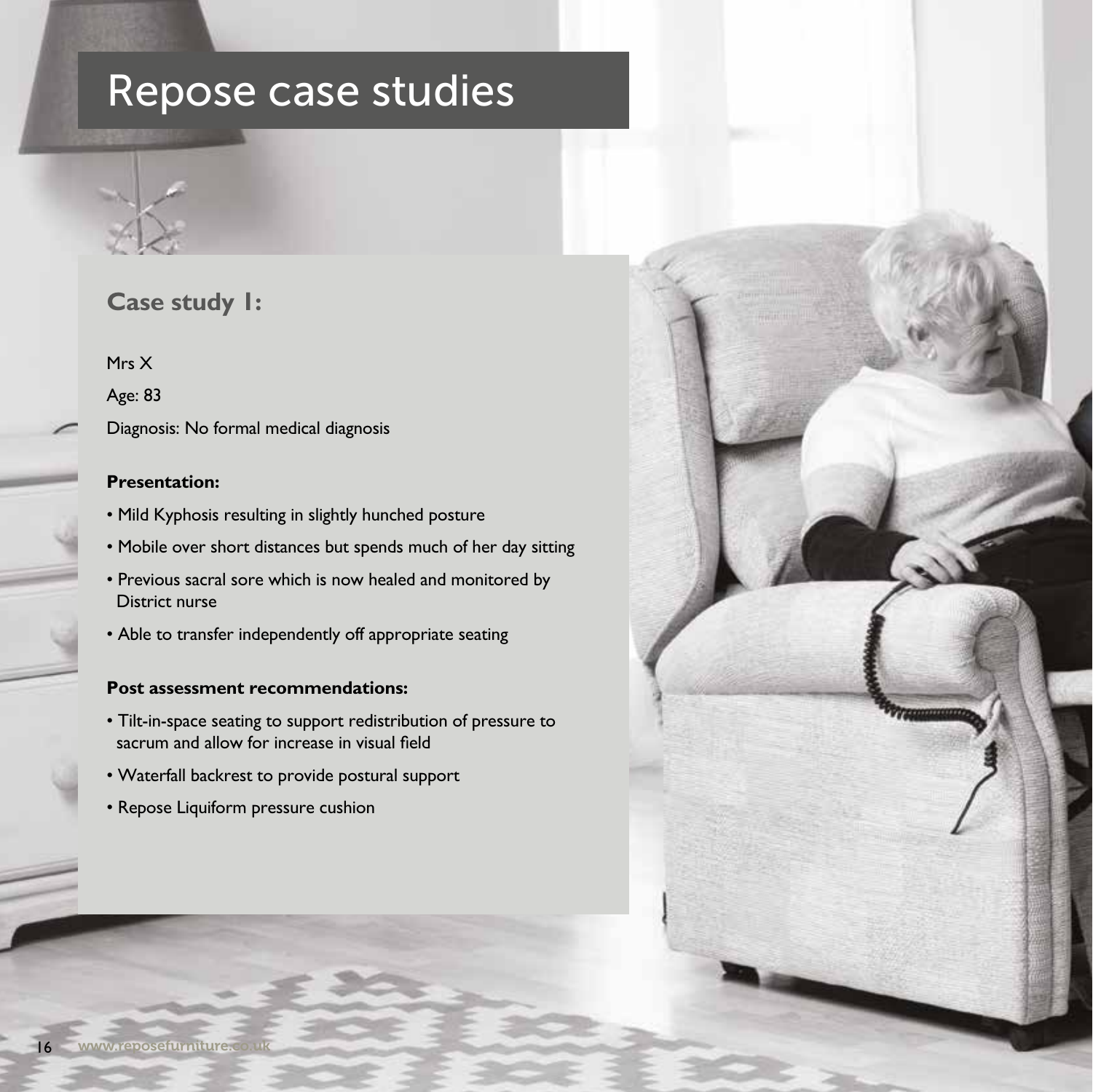

# **Case study 2:**

Mr Y

Age: 58

Diagnosis: Left total anterior circulatory infarct (TACI)

#### **Presentation:**

- Right sided inattention and neglect
- Leaning right due to lack of midline trunk position awareness
- PEG feeding, but able to swallow small amounts of thickened fluid
- Hoisted for all transfers
- Dependent for all care needs

#### **Post assessment recommendations:**

- Tilt-in-space seating
- Lateral back support to achieve midline trunk position which facilitates good posture and oral intake
- Angle and height adjusting footplate to encourage foot placement and force through left side to maintain postural positioning
- Repose Dynaform pressure relieving cushioning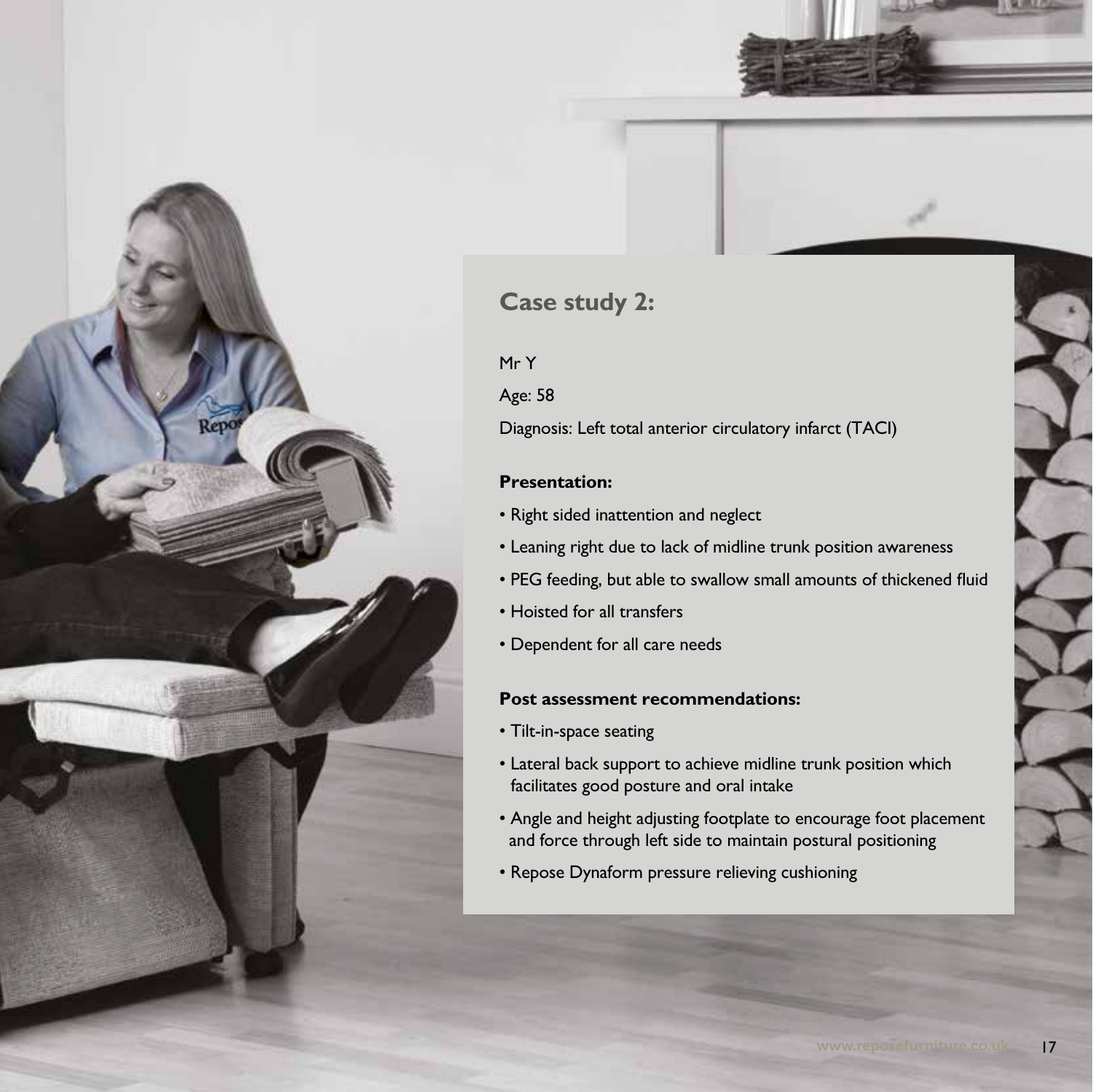# Posture Supporting Back Cushions

In the Repose range you can choose from eight different removable and interchangeable back options enabling the chair to be adapted to different users or to take account of changes in a user's condition over time.



#### **Waterfall back**

Individual fibre filled waterfall cushions, each of which are fully adjustable to accommodate maximum postural support. The waterfall back can be useful for those with mild Kyphosis, Scoliosis and reduced muscle mass on their back.



#### **Waterfall lateral back**

The central cushion in this soft fibre filled waterfall back comes with in-built lateral supports which can provide some trunk support for those who have limited trunk control or balance. Useful for those with early stages of neurological conditions such as MS or a Stroke survivor with limited residual impairments.



#### **Large profile headrest with comfort lateral back**

This back offers soft fibre filled cushions to provide head, shoulder and trunk support, which can be useful for older users who have lost some muscle control, supporting them in a good postural position with the head in a neutral position. This back can also be useful for early stages of neurological conditions to maintain good positioning without restricting activities.



#### **Support lateral back**

A foam filled back providing firmer lateral support with a soft fibre filled headrest. The firm lateral support maintains midline trunk alignment which can be useful for those post Stroke or early to mid-stages of neurological conditions.



#### **Large profile headrest with waterfall back**

The profile headrest conforms to the head and shoulders which can be useful for individuals with limited neck control with the waterfall back providing soft adjustable lumbar support.



#### **Comfort lateral back**

Soft fibre filled back with lateral support, which can be useful for those who have limited trunk control or balance. It can be useful for those with early stages of neurological conditions such as MS or a Stroke survivor.



#### **Large profile headrest with support lateral back**

Firm foam lateral back cushion with soft fibre filled profile headrest can provide support for those who have limited trunk control or balance. The profile headrest can provide support to keep the head in good midline alignment which can be useful for those with early stages of neurological conditions such as MS or a Stroke survivor with limited residual impairments.



#### **Double comfort lateral back**

Deep filled contoured back cushions provide lateral postural support for improved comfort and positioning, making this chair useful for any individual with painful joints and where any movement is painful with conditions such as Rheumatoid Arthritis, Ehlers-Danlos syndrome or neurological conditions. This back could also benefit palliative care, supporting those with life-limiting conditions.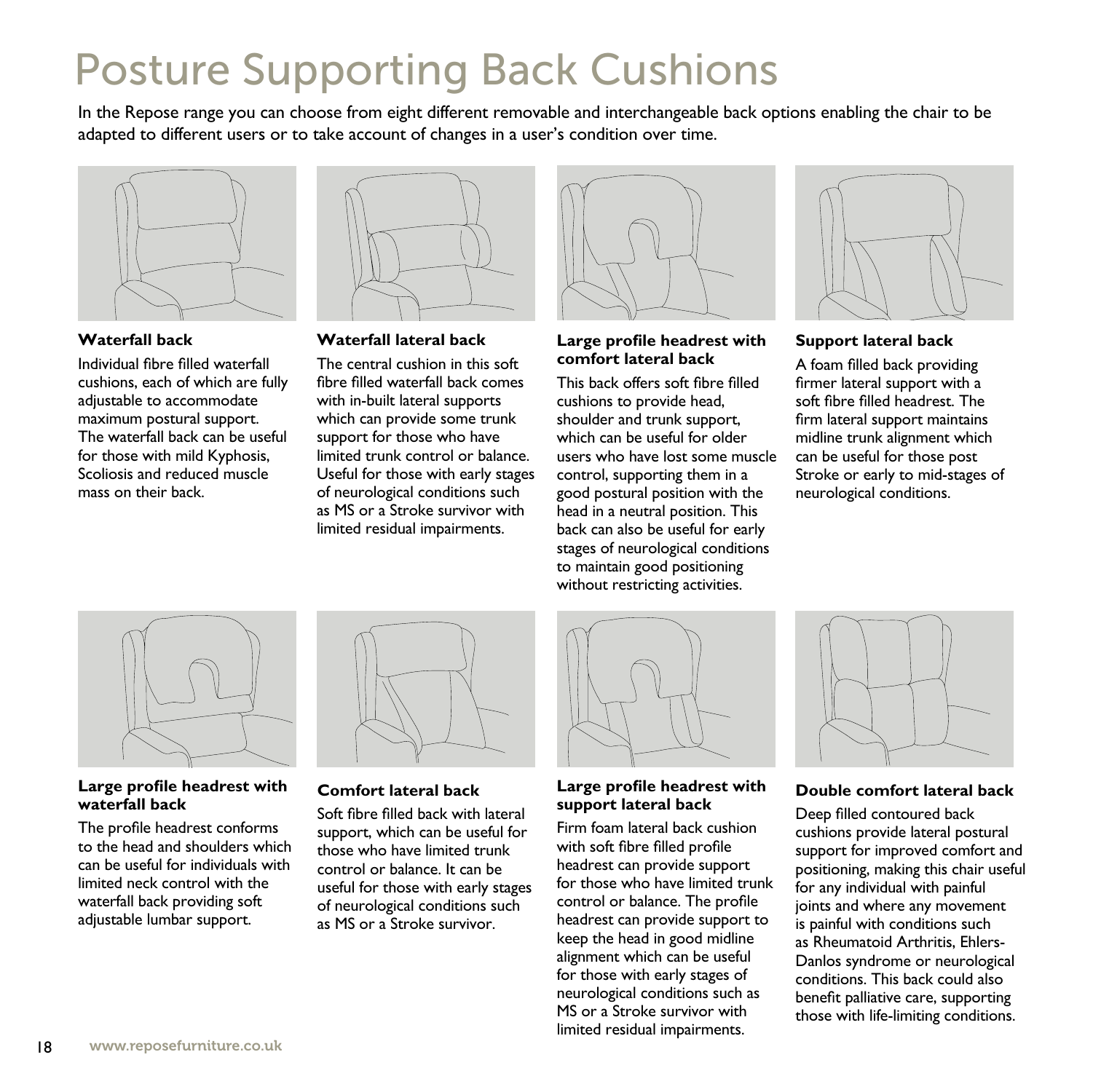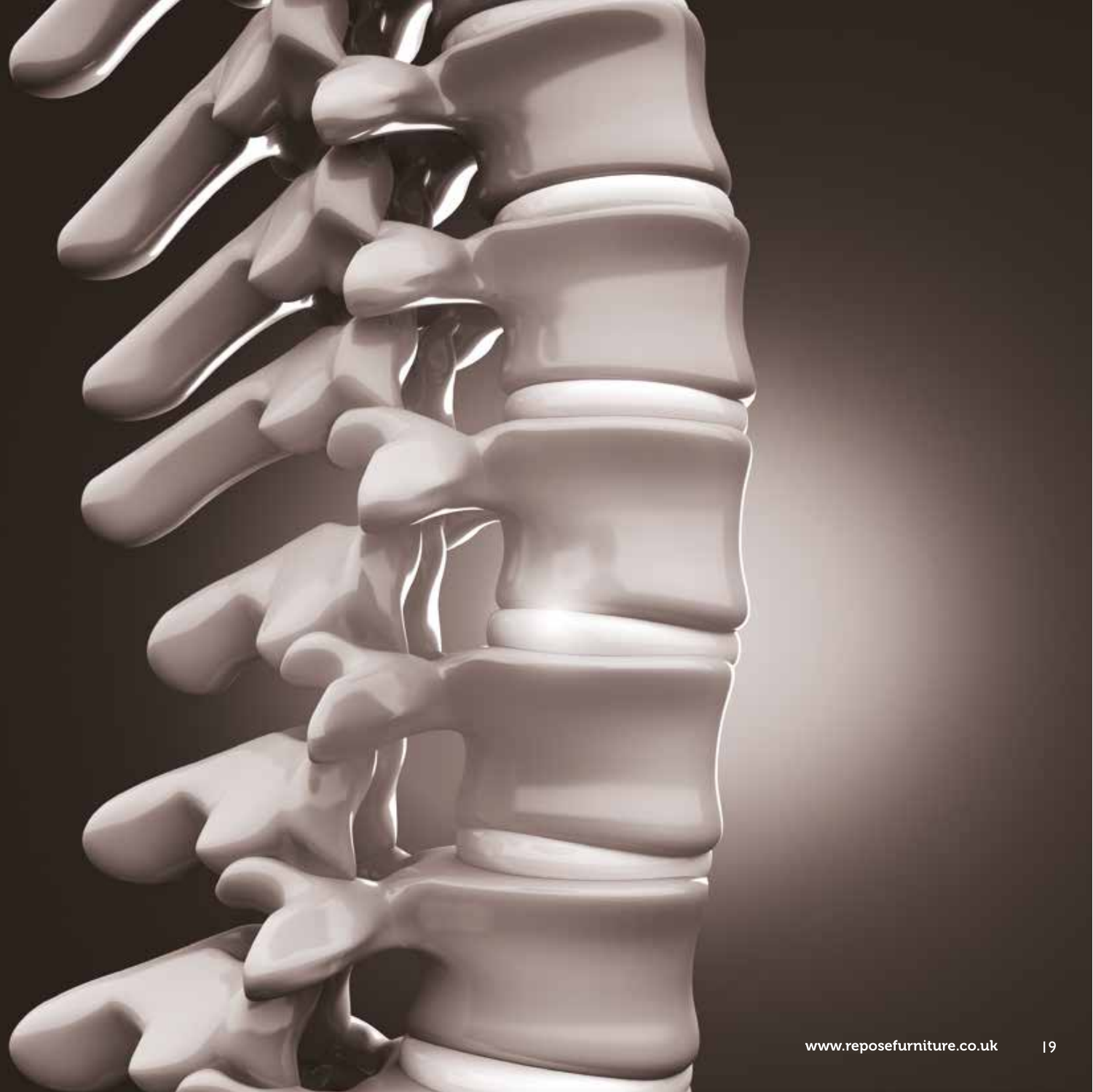# Recording outcomes



### **Assessment**

It is important that the measurements you take are consistent, accurate and clear to the seating provider. Be clear whether the measurements you are providing are that of the client or the chair you require, they are different.

Use inches or centimeters as is your preference, but again make that clear to the provider and if using a material measure make sure that the measurements are 'straight line' rather than being shaped around the client as this will give you a different result.

# **Handover**

The handover of the prescribed chair is critical to the assessment process and involves ensuring that all requested specifications will indeed meet the client's individual needs. It ensures that the correct chair has been delivered and that all aspects of the assessment and requisition process have been considered holistically.

We always recommend that on handover there is a comprehensive demonstration of the functionality. Handover should be clearly and accurately documented so that there is evidence all checks have been completed.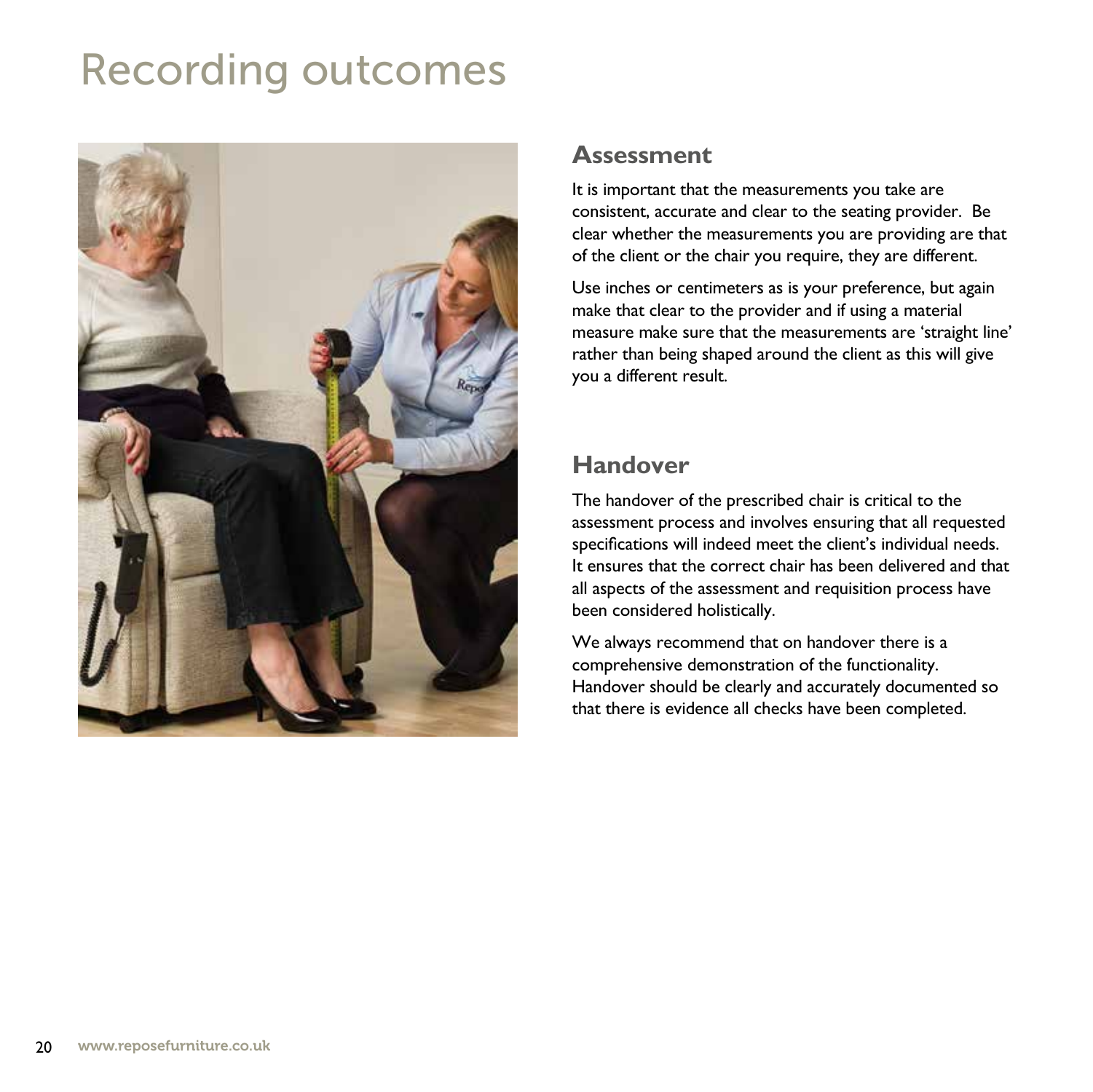## **Postural passport**

Consider taking a picture of the client in their chair at handover in an appropriate postural position. This picture can then be used alongside other documents such as moving and handling plans to provide carers with a visual prompt about how the person should be sat in the chair. This can also be very helpful for clients and staff during hospital admission to ensure the patient's needs are appropriately met.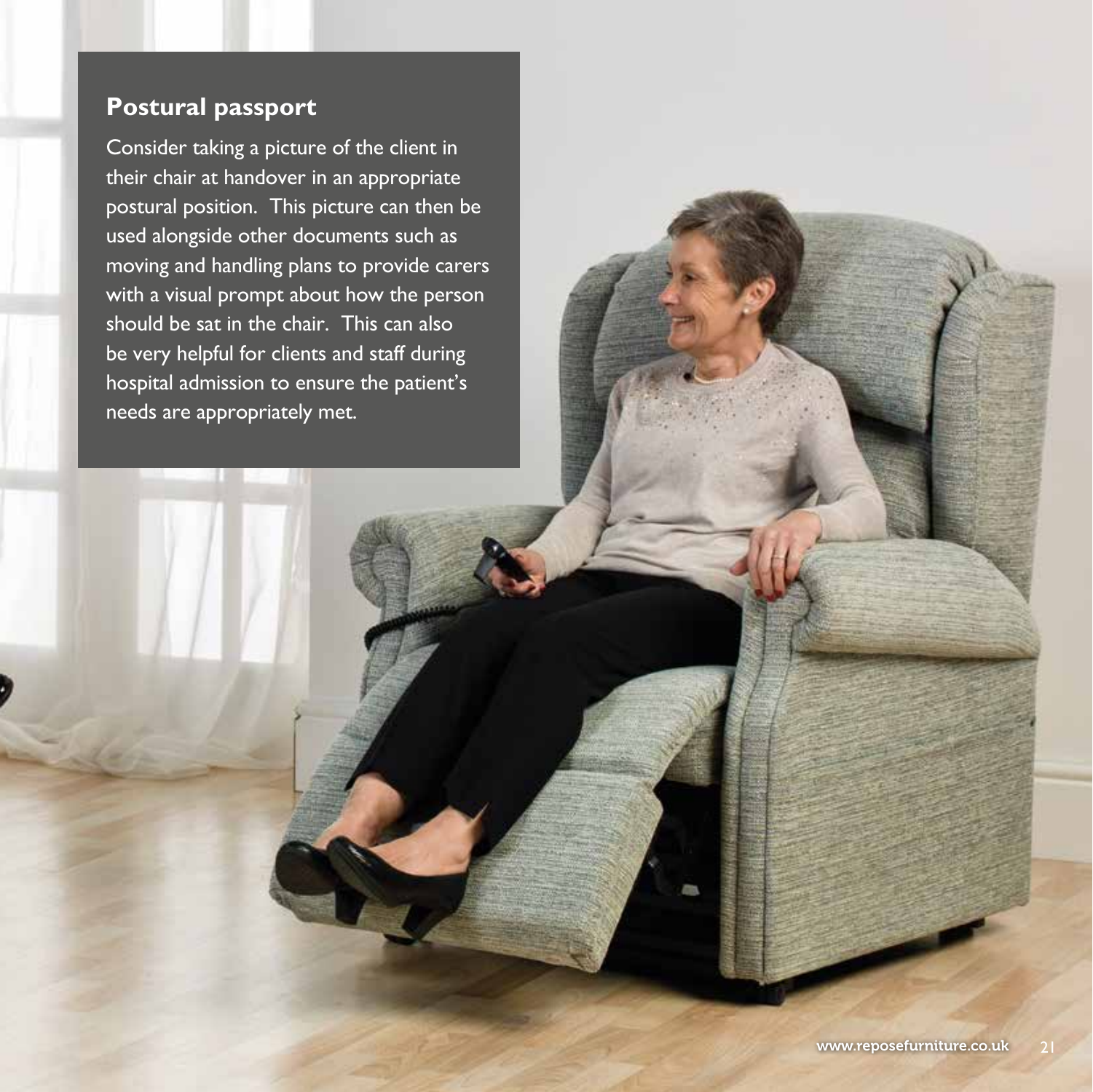# **Assessment and postural passport**

| Mechanism type      |  |
|---------------------|--|
| Seat width          |  |
| Seat height         |  |
| Arm rest height     |  |
| Back seat height    |  |
| Seat cushion        |  |
| <b>Back cushion</b> |  |
| Additional comments |  |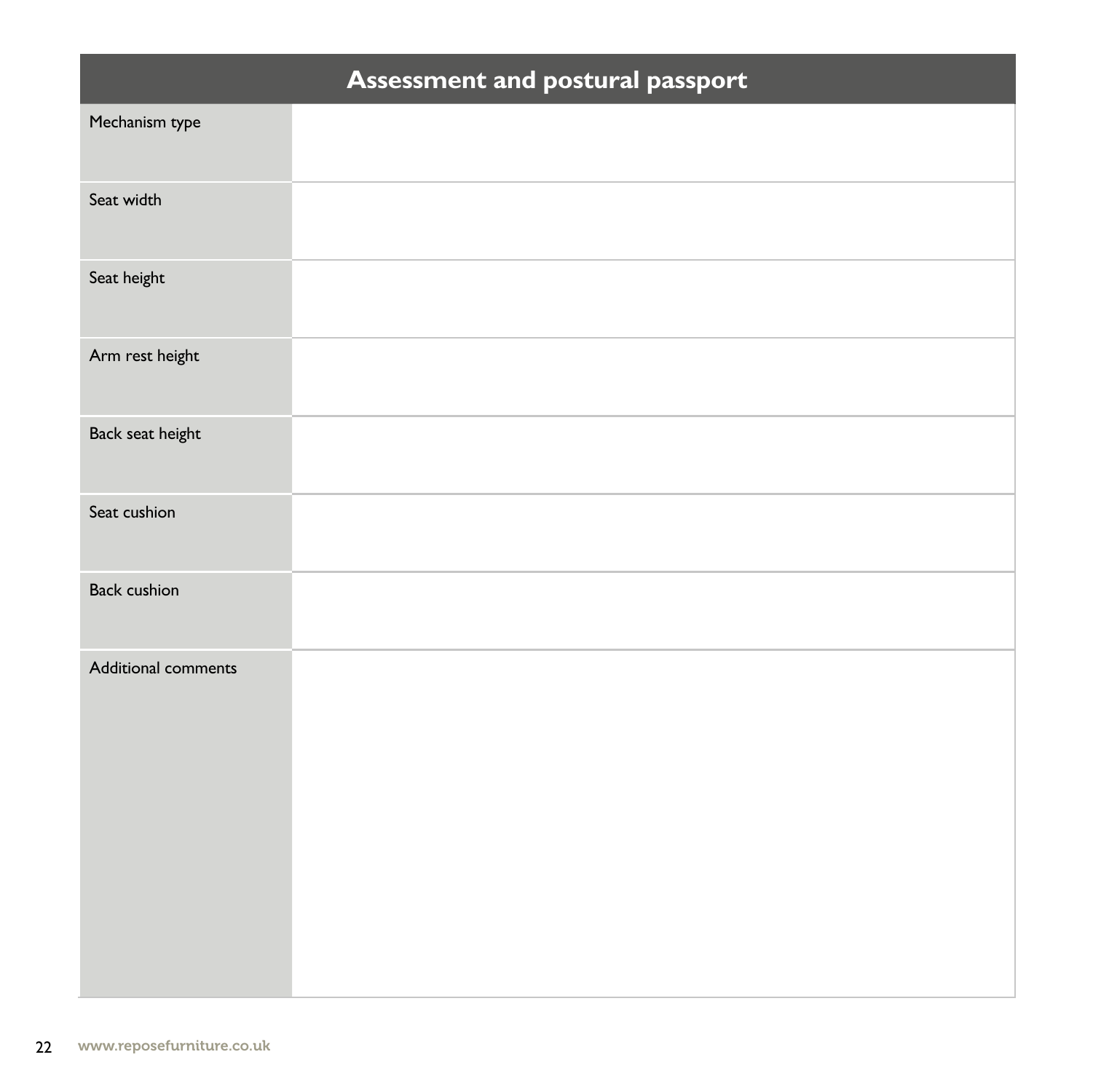